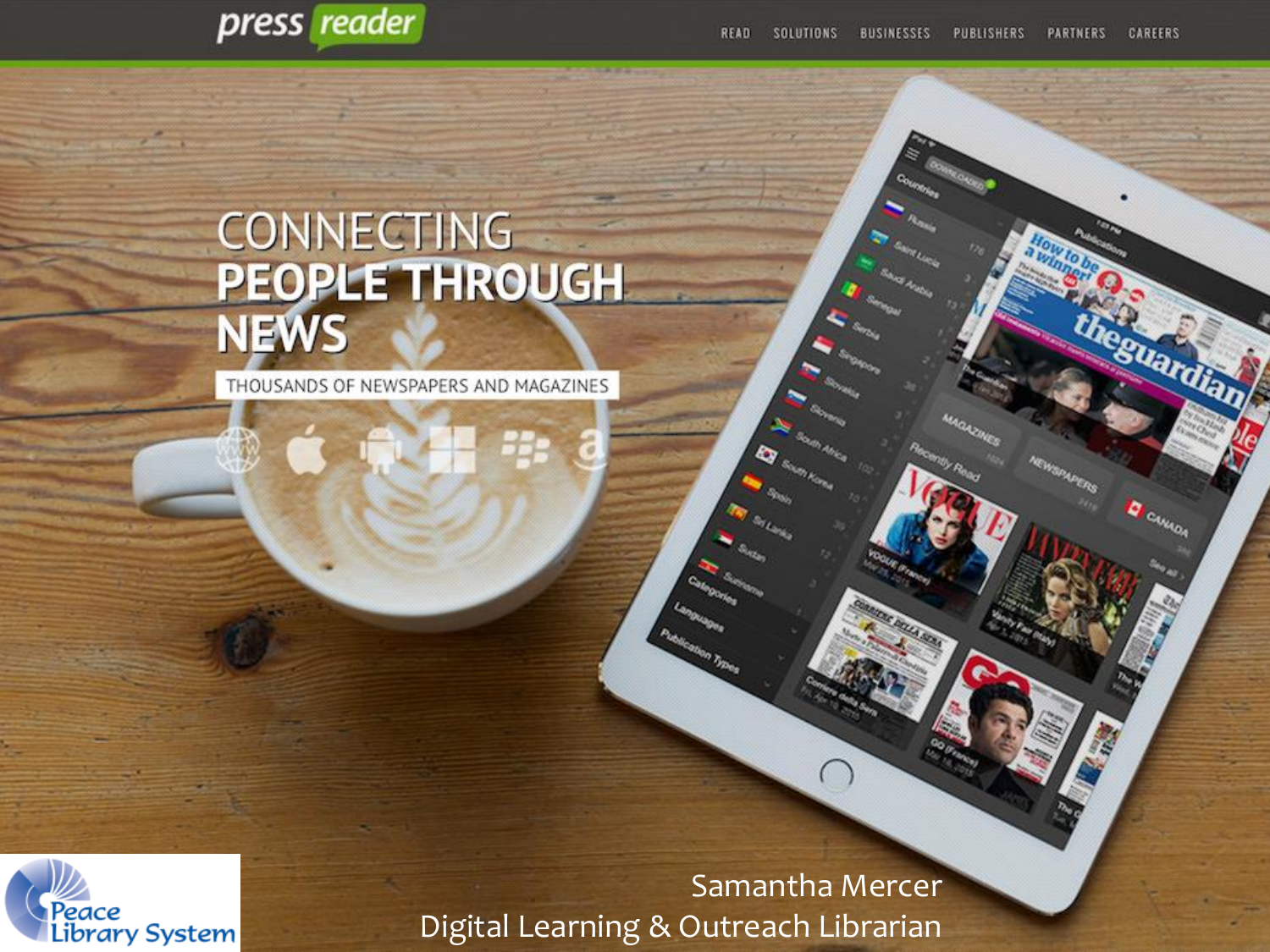#### PressReader

- PressReader is an eResource that offers you unlimited streaming access to over 7,000 newspapers and magazines in different languages from all over the world.
- You don't have to return issues so don't worry about late fees!
	- 8,400+ hotspots
	- 7,000+ publications
		- 120+ countries
		- 60+ languages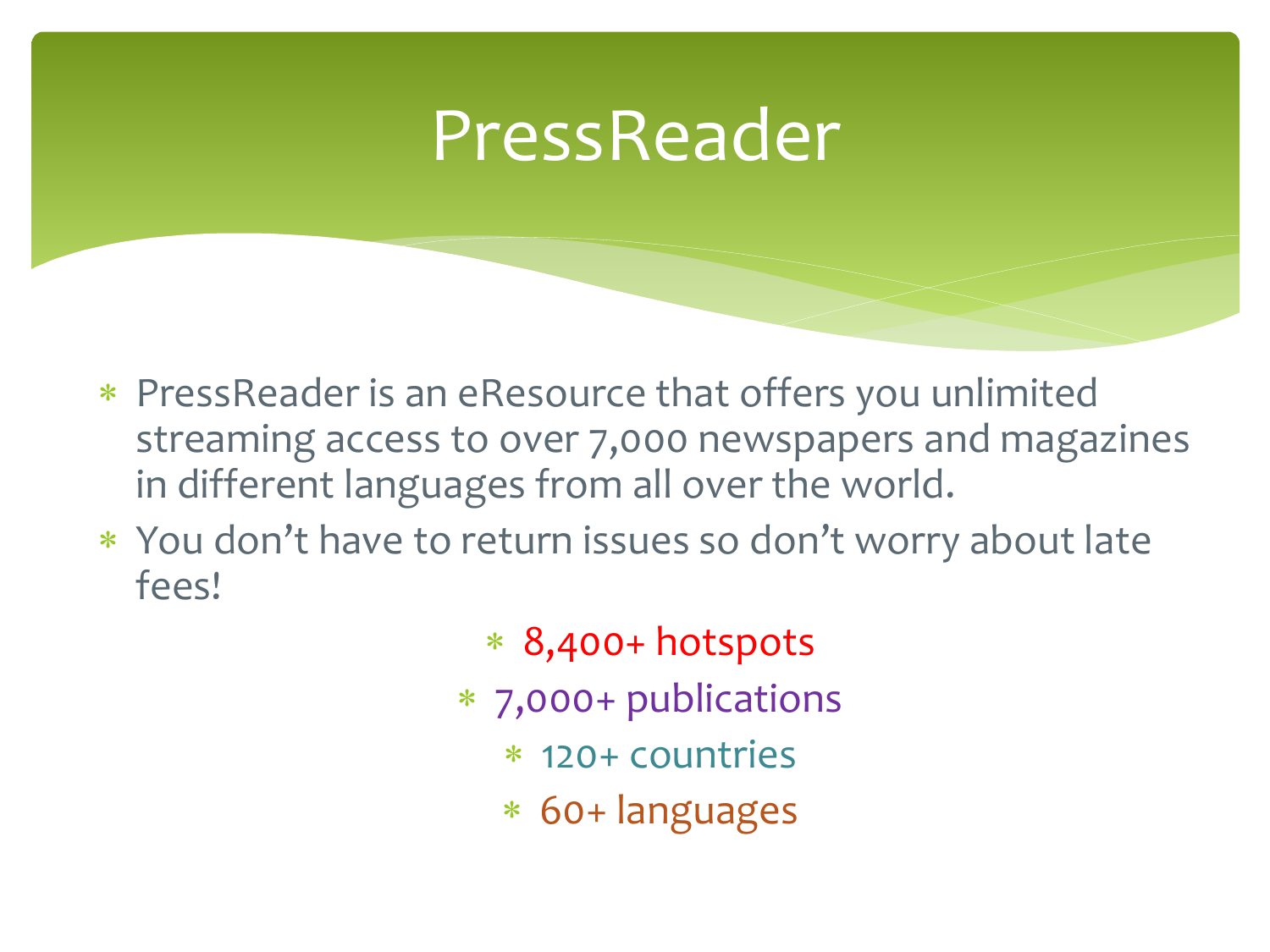#### Access & Authentication

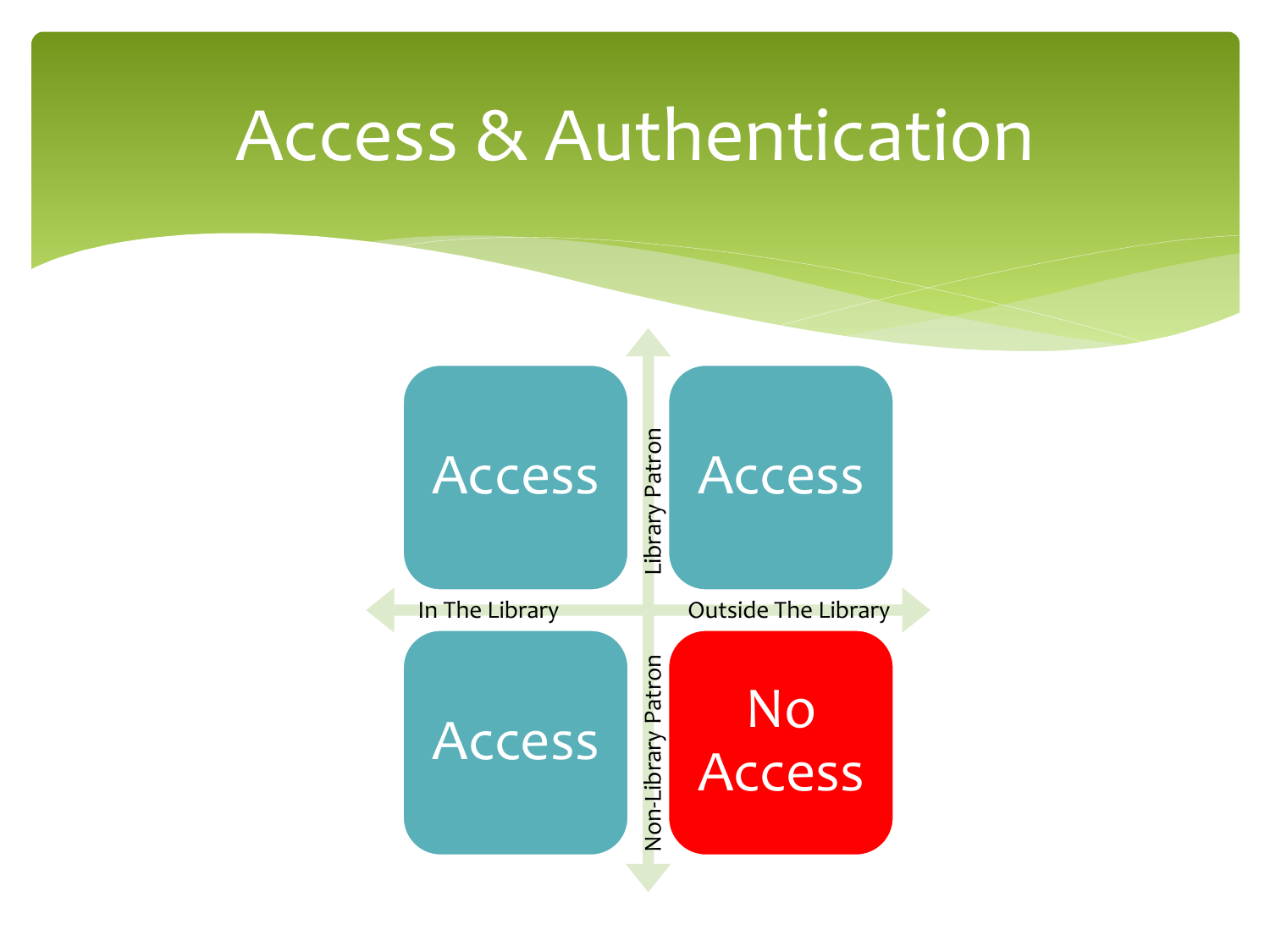## Gift Authentication

 Enable the "Gift Authentication" to get gifted streaming and downloading access when you enter a business or building that is a hotspot!



 You can enable it in the "Publication" section of the app on any mobile device using the app.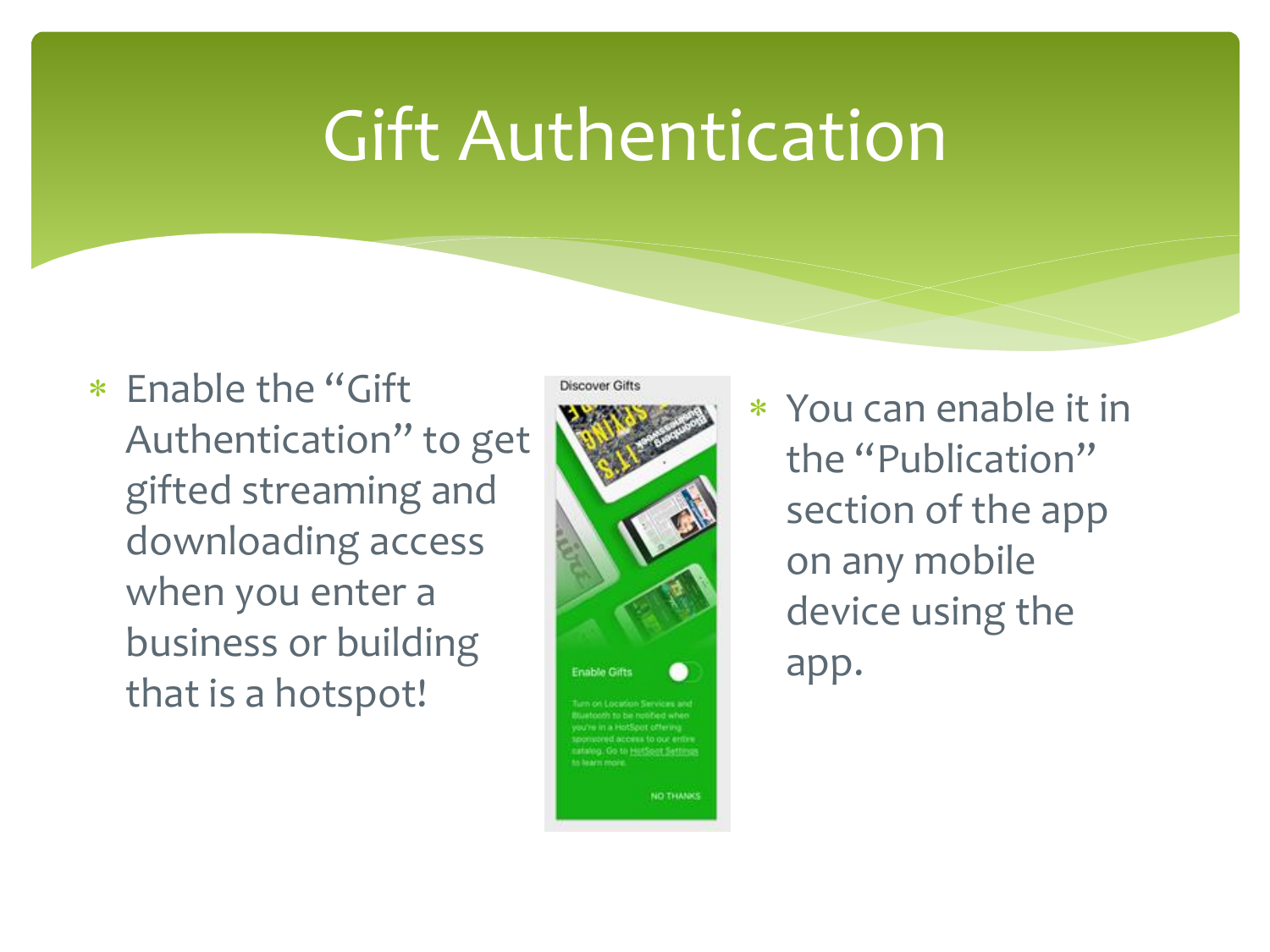### Download vs. Stream

- PressReaders gives you two different ways to read your newspapers and magazines.
- 1. Stream: Select the article and read it will connected to the internet and a hotspot
- 2. Download: download the article to your mobile device while you are connected to the internet. You can take these articles and read them when disconnected.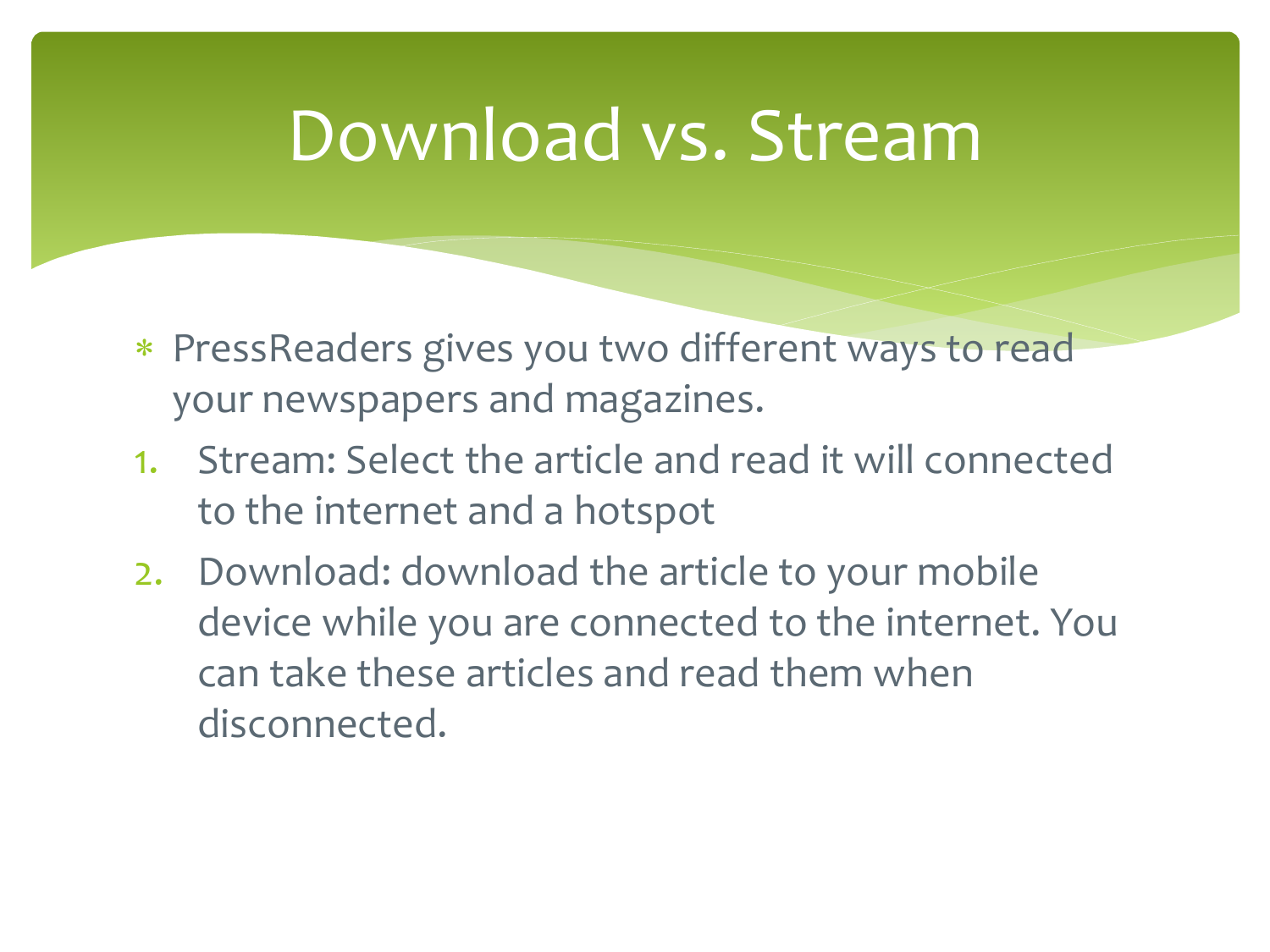## Devices & Apps

- To download issues from PressReader, you need to be using the PressReader app on a mobile device.
- The app is available for download for FREE for Android, iOS and Windows devices.
- There is no limit to how many issues you can download
- Downloads are free in hotspots or outside of hotspots with a library card.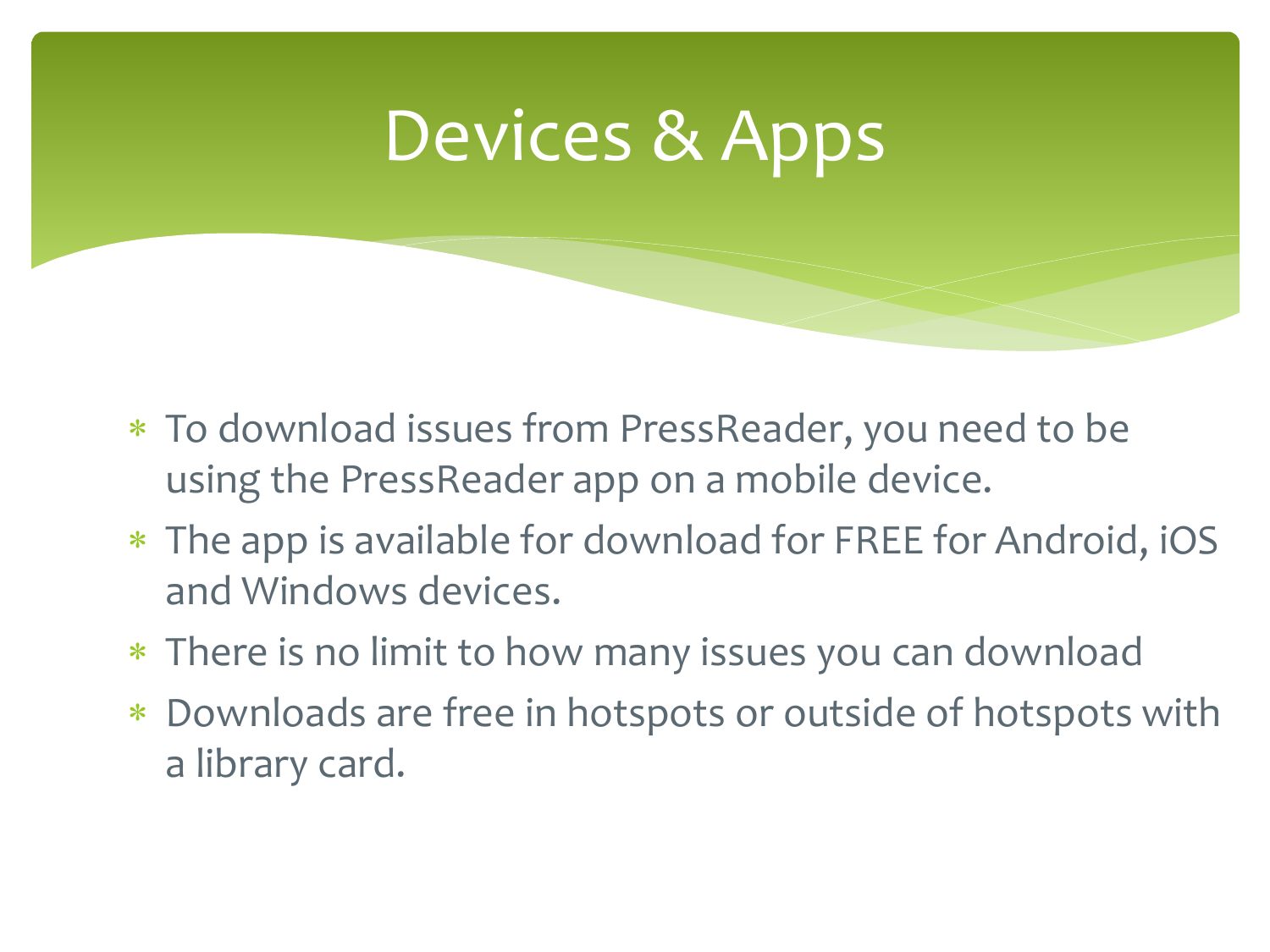# **HotSpots**

- Free unlimited streaming access starts as soon as you enter a hotspot
- PressReader has over 8,000 hotspots world wide and among them are all of the libraries within the Peace Library System
- \* Both the website and the app offer a section called "Hotspot Map" to help you find the closest spot, whether it's a library, a hotel or a business!

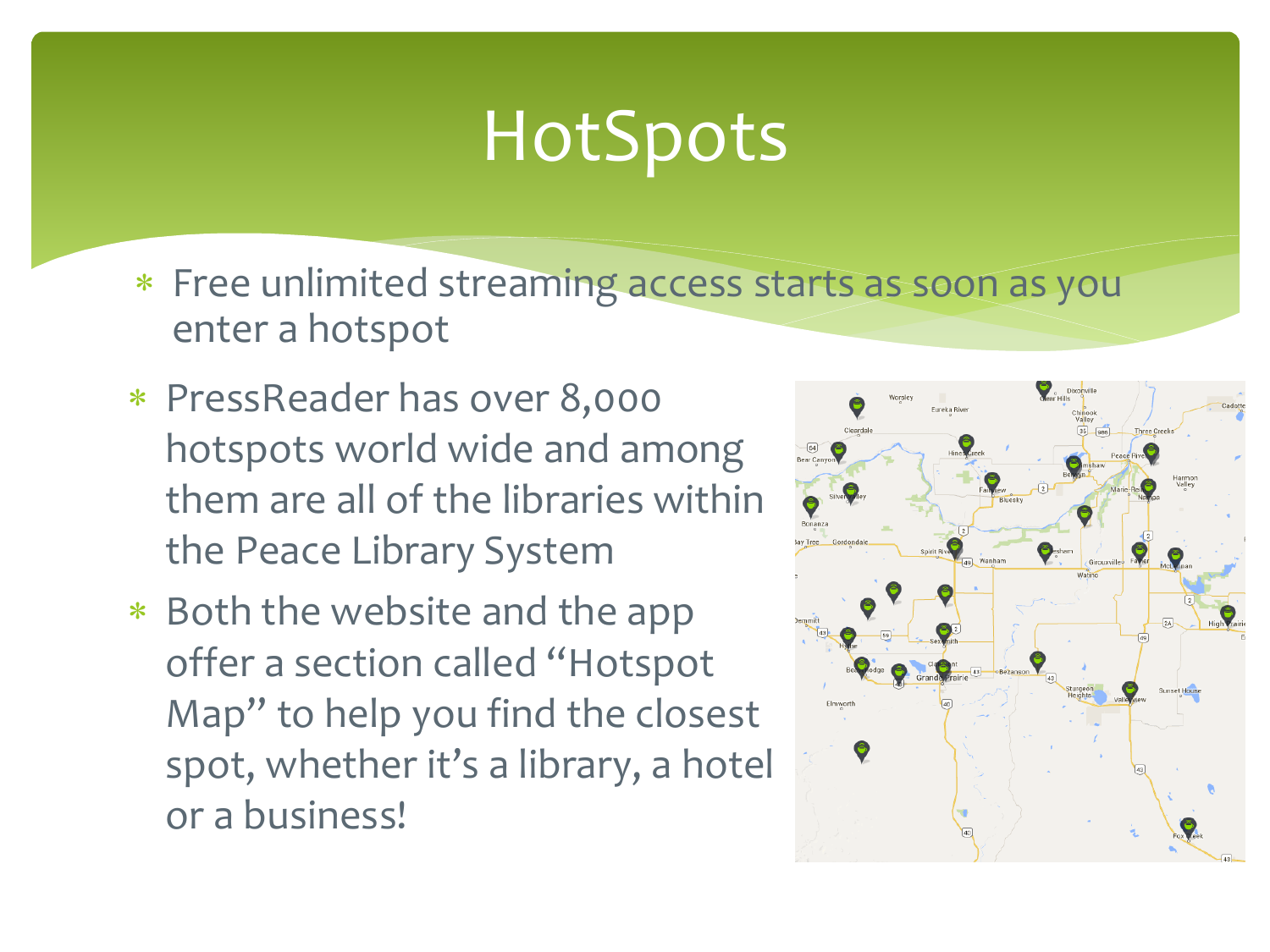

 An account on PressReader allows you to create bookmarks for articles that interest you, get automatic downloads of the new issues from your favourite publications, set alerts for topics and categories and to post comments and participate in opinion/trends threads.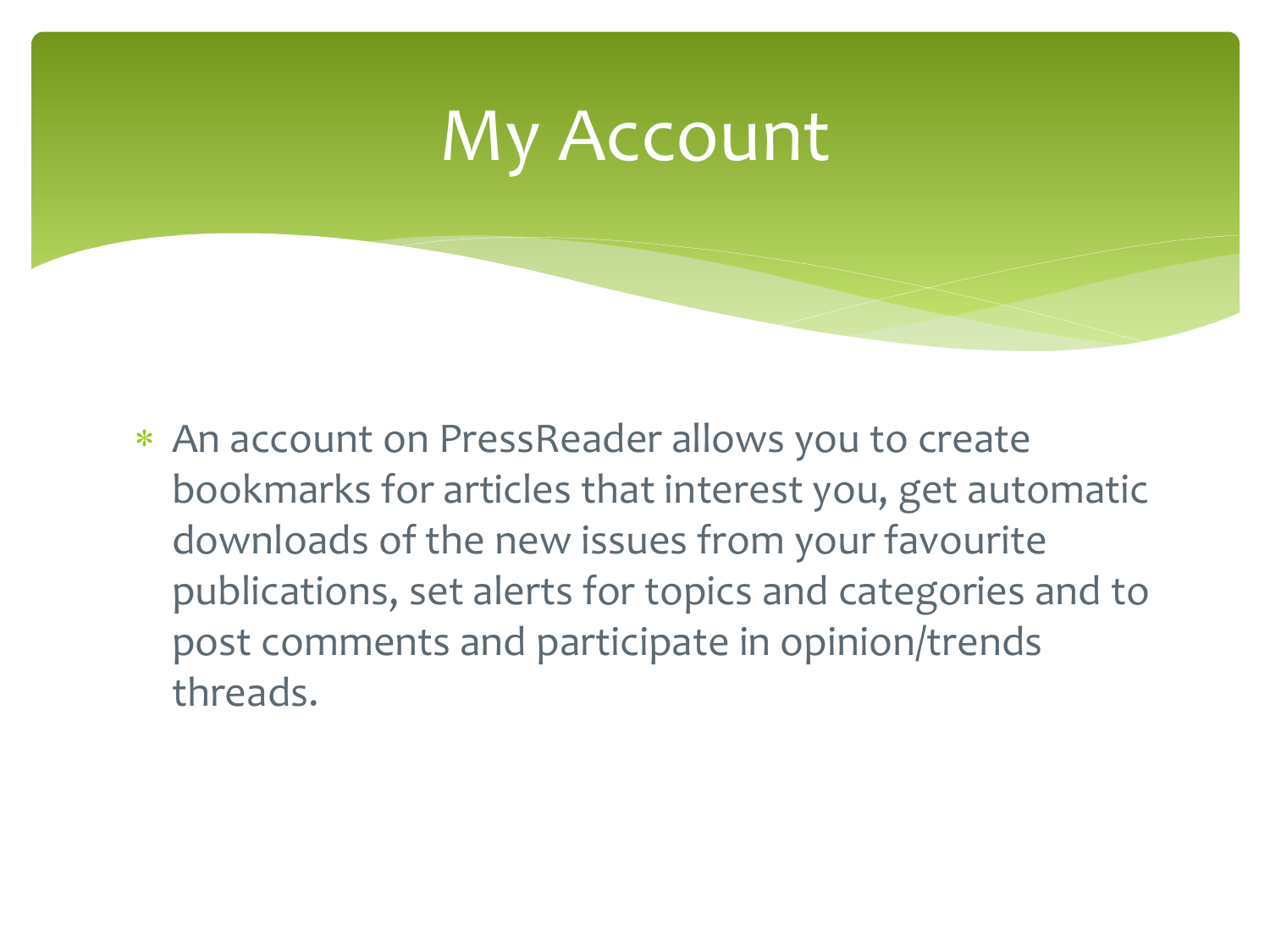## Search & Browse

- A. You can use the search bar on the top right to look for keywords.
- B. You can use the **Publications** section from the menu on the top left to choose a country, language, category or publication type. Your saved publications will also appear when you select the arrow beside **Publications**.
- C. You can use **Topics** to flag keywords in articles. If you want to know more about the European Union than you can create a topic called **EU** or **European Union**.
- D. You can use **Opinion Trends** to see what people in your area are reading and thinking about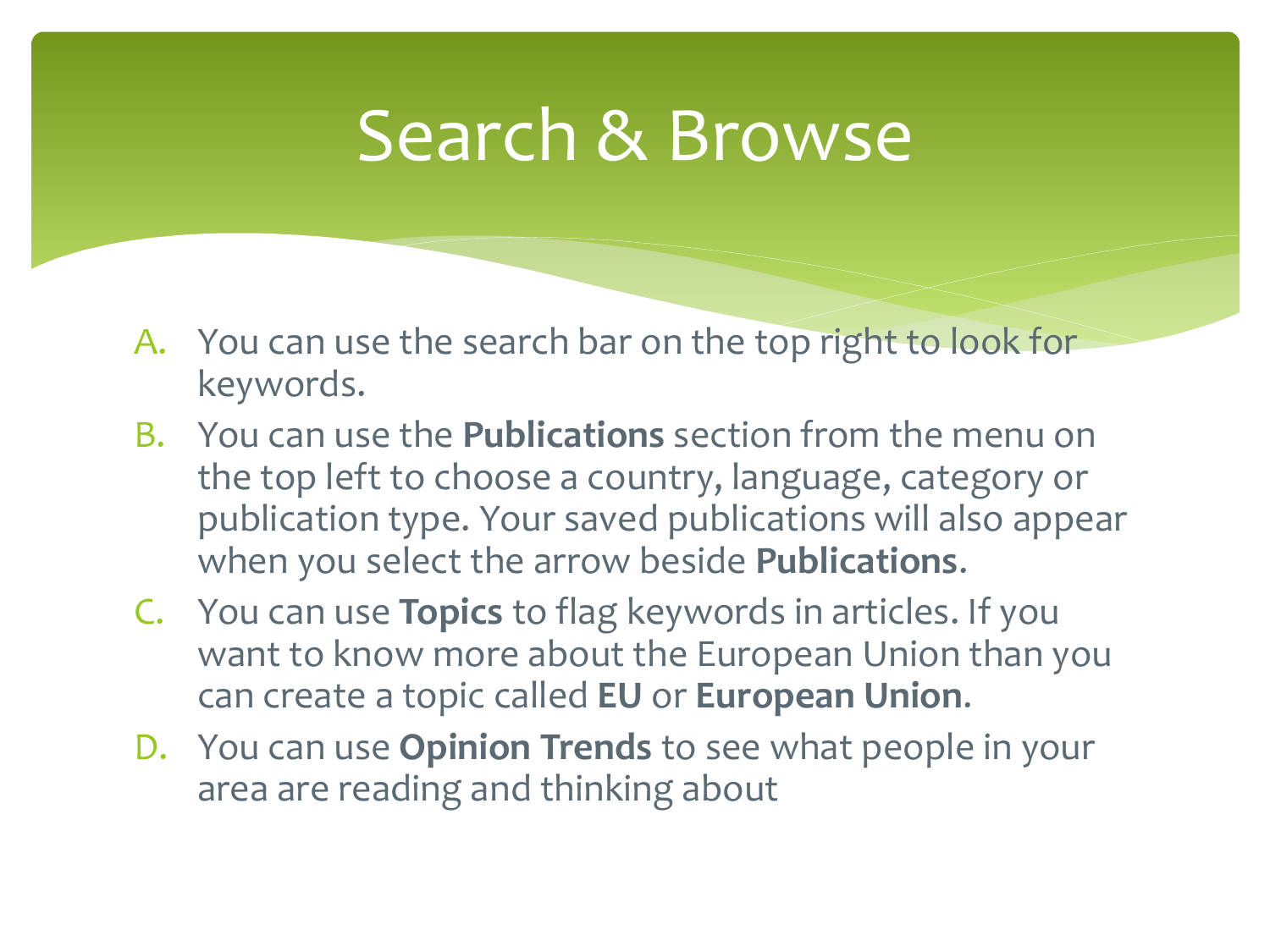## Toolbar & Features

- \* Beside each article there will be a button that looks like this:
- Select it to switch how the article is displayed, add a comment, bookmark, have the article read aloud, share it on social media, copy the article, print it, translate it and vote the article up or down.

| <b>Cancel</b>              |
|----------------------------|
| Page View                  |
| U Comment                  |
| Save to Collection<br>♬    |
| ◀) Listen                  |
| දේ Share                   |
| $\square$ Copy             |
| <b>品</b> Print             |
| $\bar{x}_A$ Translate      |
| Bump it (2)<br>Dump it (1) |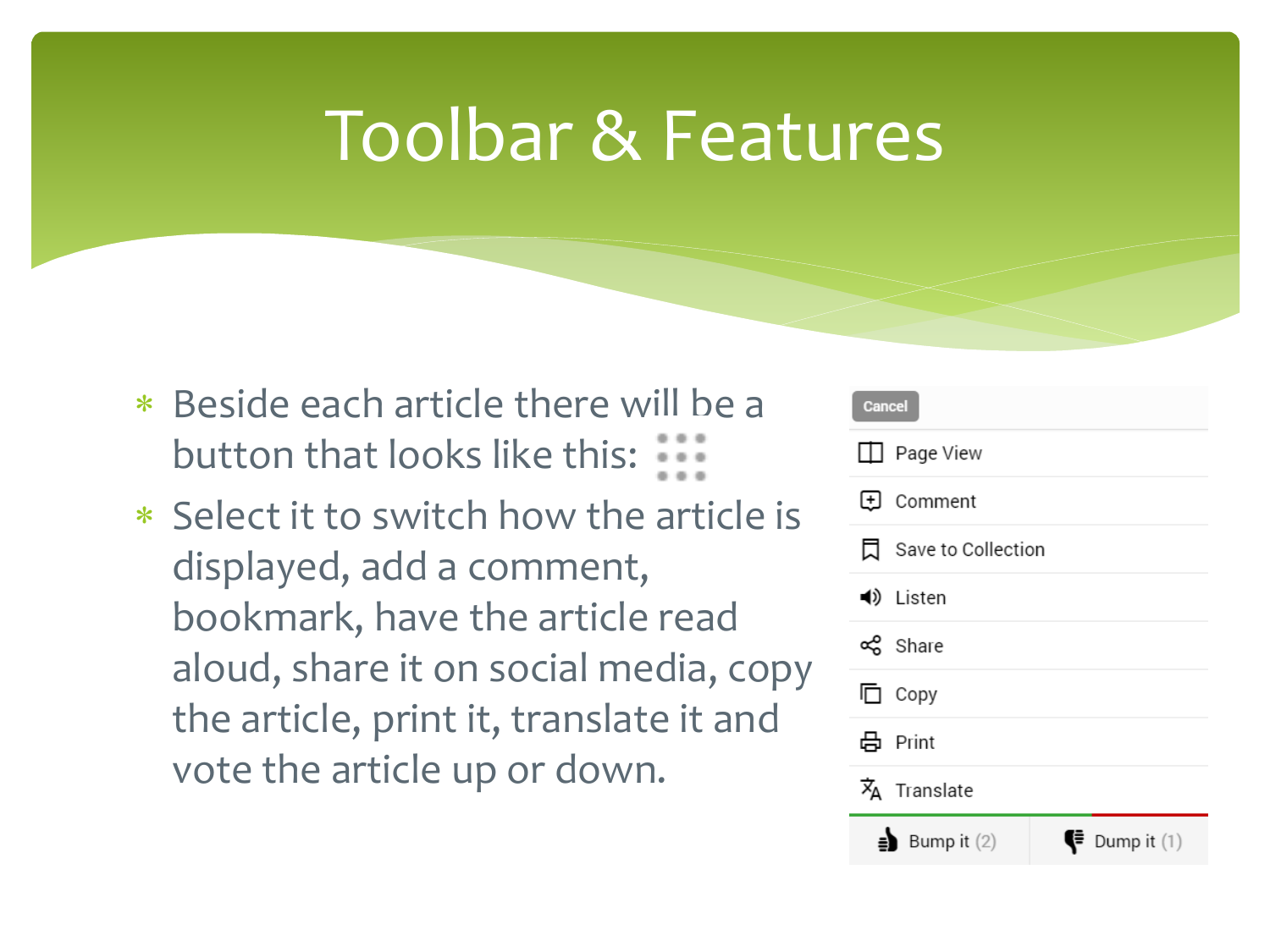# My Collection

- Select **My Collection** from your account. Select your name on the top right and choose **My Channel** where you will find your collection on the left panel.
- To add articles to your collection, select the 9-dotted square and select **Save to Collection**. You can select what collection title you want them to go under.

| <b>Close</b>                 | <b>Edit Bookmark</b>   |  |
|------------------------------|------------------------|--|
| COLLECTION                   |                        |  |
| <b>Create New Collection</b> |                        |  |
| Sports                       |                        |  |
| <b>Trans Rights</b>          |                        |  |
|                              | <b>Remove Bookmark</b> |  |

| All(6)                            |
|-----------------------------------|
| COLLECTIONS                       |
| $Sports$ $(1)$ $\&$               |
| Trans Rights $(1)$ $\mathfrak{u}$ |
| <b>SHARED</b>                     |
| <b>Manage Collections</b>         |

 $\blacksquare$  My Collections